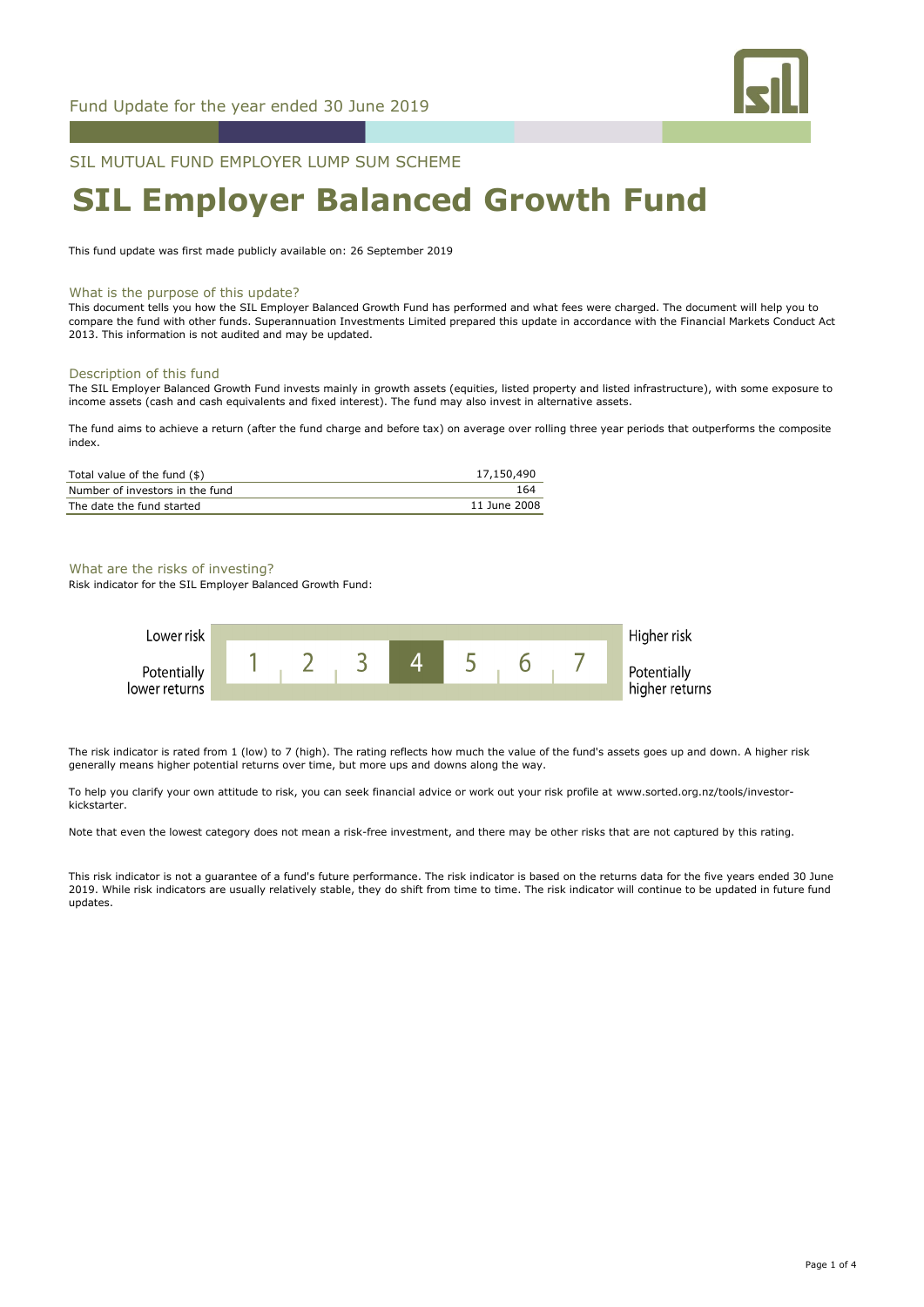| How has the fund performed? |  |
|-----------------------------|--|
|-----------------------------|--|

|                                                    | Average over past<br>five years | Past year |  |
|----------------------------------------------------|---------------------------------|-----------|--|
| Annual return                                      |                                 |           |  |
| (after deductions for fund charges and tax)        | 7.77%                           | 5.90%     |  |
| <b>Annual return</b>                               |                                 |           |  |
| (after deductions for fund charges but before tax) | 8.80%                           | 7.21%     |  |
| Market index annual return                         |                                 |           |  |
| (reflects no deduction for fund charges and tax)   | $9.32\%$                        | 8.76%     |  |

The market index annual return is calculated using the target investment mix and the indices of each asset class.

Additional information about the market index is available in the statement of investment policy and objectives on the scheme register at www.disclose-register.companiesoffice.govt.nz.

#### 30% 25% 23.90% Fund annual return (after 21.32% deductions for 20% fund charges and Annual return **Annual return** tax) 16.35% 14.84% 15% Market index 13.43% 12.89% annual return 10.11% 9.46% 9.71% (reflects no 10% 9.03% 8.75% 8.95% deduction for 8.27% 7.79% fund charges and  $6.46\%$   $6.42\%$ 6.09% tax) 5.15% 5% 3.90% 3.93% 2.22% A 103/2015 55 103/2016 33 103/2014 50 103/2017 3 - 31/03/2011 31/03/2012 31/03/2013 31/03/2018 0% -33/03/2019 Average annual return for the last 10 years

# **Annual return graph**

This shows the return after fund charges and tax for each of the last 10 years ending 31 March. The last bar shows the average annual return for the last 10 years, up to 30 June 2019.

**Important:** This does not tell you how the fund will perform in the future.

Returns in this update are after tax at the highest prescribed investor rate (PIR) of tax for an individual New Zealand resident. Your tax may be lower.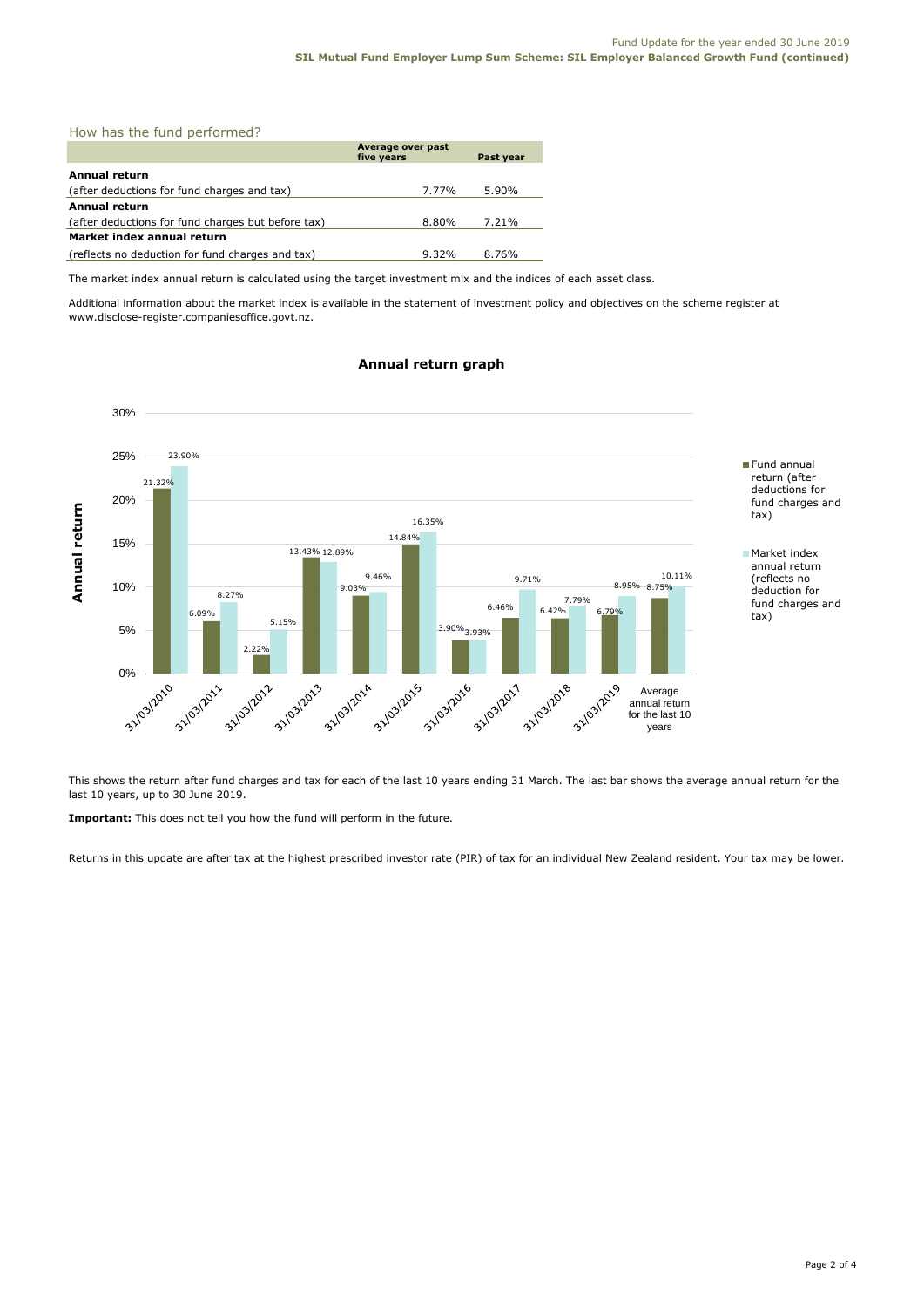# What fees are investors charged?

Investors in the SIL Employer Balanced Growth Fund are charged fund charges. In the year to 30 June 2019 these were:

|                                             | % of net asset value          |
|---------------------------------------------|-------------------------------|
| Total fund charges <sup>1</sup>             | 1.05%                         |
| Which are made up of:                       |                               |
| Total management and administration charges | 1.05%                         |
| Including:                                  |                               |
| Manager's basic fee                         | $0.94\%$                      |
| Other management and administration charges | 0.11%                         |
| Total performance based fees                | $0.00\%$                      |
|                                             | Dollar amount per<br>investor |
| <b>Other charges</b>                        |                               |
| Membership fee                              | \$0                           |

Investors are not currently charged individual action fees for specific actions or decisions (for example, for withdrawing from or switching funds).

Small differences in fees and charges can have a big impact on your investment over the long term.

# Example of how this applies to an investor

Sarah had \$10,000 in the fund at the start of the year and did not make any further contributions. At the end of the year, Sarah received a return after fund charges were deducted of \$590 (that is 5.90% of her inital \$10,000). Sarah also paid \$0 in other charges. This gives Sarah a total return after tax of \$590 for the year.

# What does the fund invest in?

# **Actual investment mix<sup>2</sup> Target investment mix<sup>2</sup>**

This shows the types of assets that the fund invests in. This shows the mix of assets that the fund generally intends to invest in.